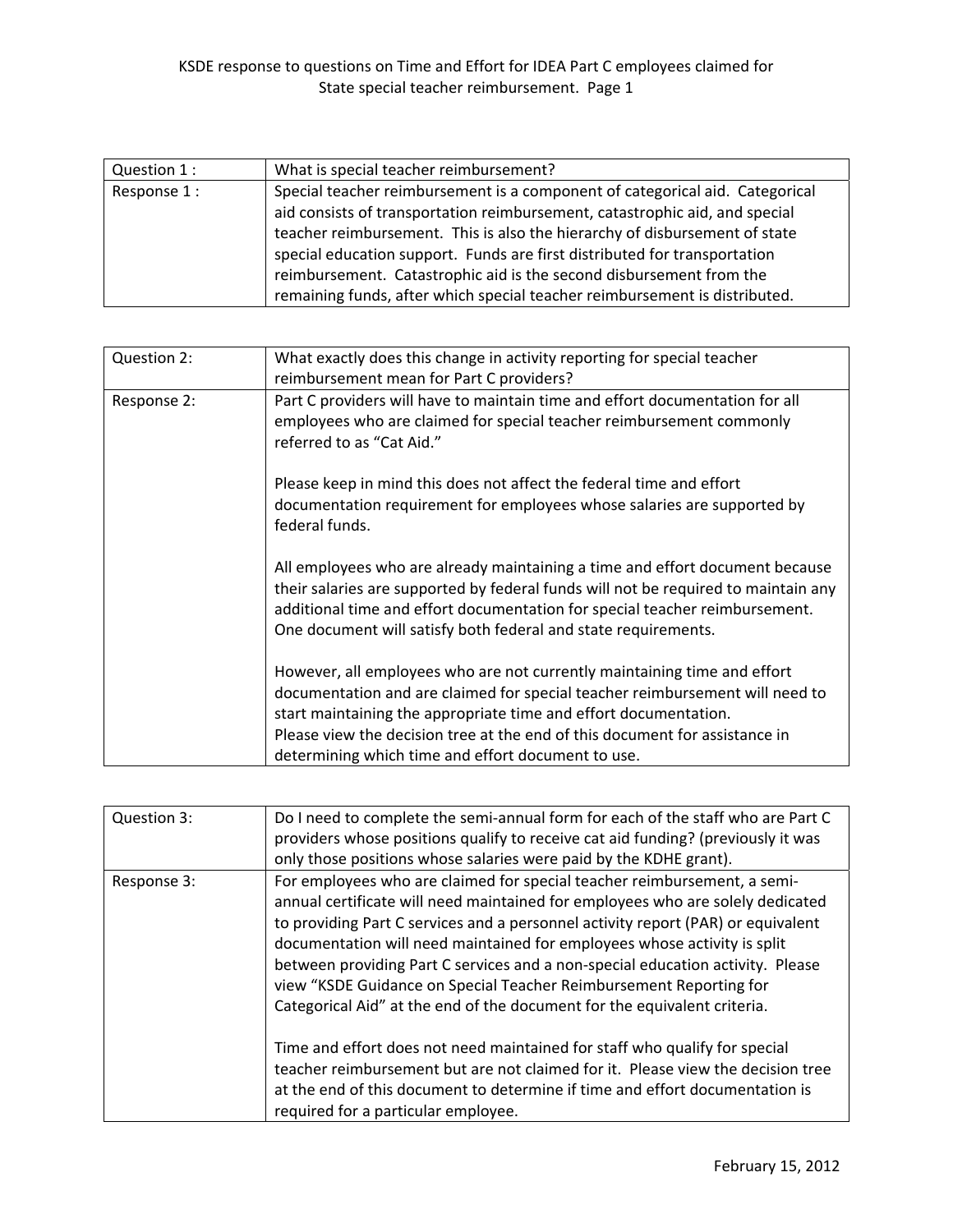## KSDE response to questions on Time and Effort for IDEA Part C employees claimed for State special teacher reimbursement. Page 2

| Question 4: | Are the semi-annual and personnel activity reports the only new forms required<br>for special teacher reimbursement?                                                                                                                                                                                       |
|-------------|------------------------------------------------------------------------------------------------------------------------------------------------------------------------------------------------------------------------------------------------------------------------------------------------------------|
| Response 4: | Yes. Please remember to review the equivalent documentation criteria as most<br>organizations may already be collecting the required information. Please view<br>"KSDE Guidance on Special Teacher Reimbursement Reporting for Categorical<br>Aid" at the end of the document for the equivalent criteria. |

| Question 5: | Can a network use the semi-annual certificate to cover the extended school year<br>(Summer school)?                                                                                                                                                                                                                                             |
|-------------|-------------------------------------------------------------------------------------------------------------------------------------------------------------------------------------------------------------------------------------------------------------------------------------------------------------------------------------------------|
| Response 5: | No. ESY presents additional activity considerations that require the personnel<br>activity report (or equivalent documentation) for an accurate determination of<br>reimbursable time. Please view "KSDE Guidance on Special Teacher<br>Reimbursement Reporting for Categorical Aid" at the end of the document for<br>the equivalent criteria. |

| Question 6: | When does this documentation take effect (next FY, July 2012)? Why did we just<br>get this now?                                                                                                                                                                                |
|-------------|--------------------------------------------------------------------------------------------------------------------------------------------------------------------------------------------------------------------------------------------------------------------------------|
| Response 6: | The required documentation takes effect this school year (11-12 school year).<br>The change was a result of feedback from the field concerning the requirement<br>of minute logs during the updating of the reimbursement guide. The<br>announcement was made in October 2011. |

| Question 7: | I was told at the beginning of this year that a requirement for the Cat Aid<br>auditors was that all of our Part C providers needed to keep daily calendars of<br>where they were and what they were doing. All of the providers are 100% Part |
|-------------|------------------------------------------------------------------------------------------------------------------------------------------------------------------------------------------------------------------------------------------------|
|             | C. Am I understanding that we no longer need to keep these calendars, and in<br>their place, use the bi-annual form that verifies that we work 100% for Part C and<br>then logs for June and July?                                             |
| Response 7: | Yes.                                                                                                                                                                                                                                           |

| Question 8: | We have a time and effort forms on file with the school district. Is this<br>acceptable or should I have one in my office as well?                                                                                                                                                                                                                                                                                                                                                                                                                |
|-------------|---------------------------------------------------------------------------------------------------------------------------------------------------------------------------------------------------------------------------------------------------------------------------------------------------------------------------------------------------------------------------------------------------------------------------------------------------------------------------------------------------------------------------------------------------|
| Response 8: | Only one set of records need maintained. If organizational practice is to<br>maintain time and effort documents at the district, a separate set needs not<br>maintained in the coordinator's office.                                                                                                                                                                                                                                                                                                                                              |
|             | Keep in mind the distinction between time and effort reporting for state special<br>teacher reimbursement and for federal funds. If employees whose salaries are<br>supported by federal funds are also claimed for special teacher reimbursement,<br>the network only needs to maintain one document. However, if you have<br>employees whose salaries are not supported by federal funds but are claimed for<br>special teacher reimbursement, the network will have to start maintaining time<br>and effort documentation for those employees. |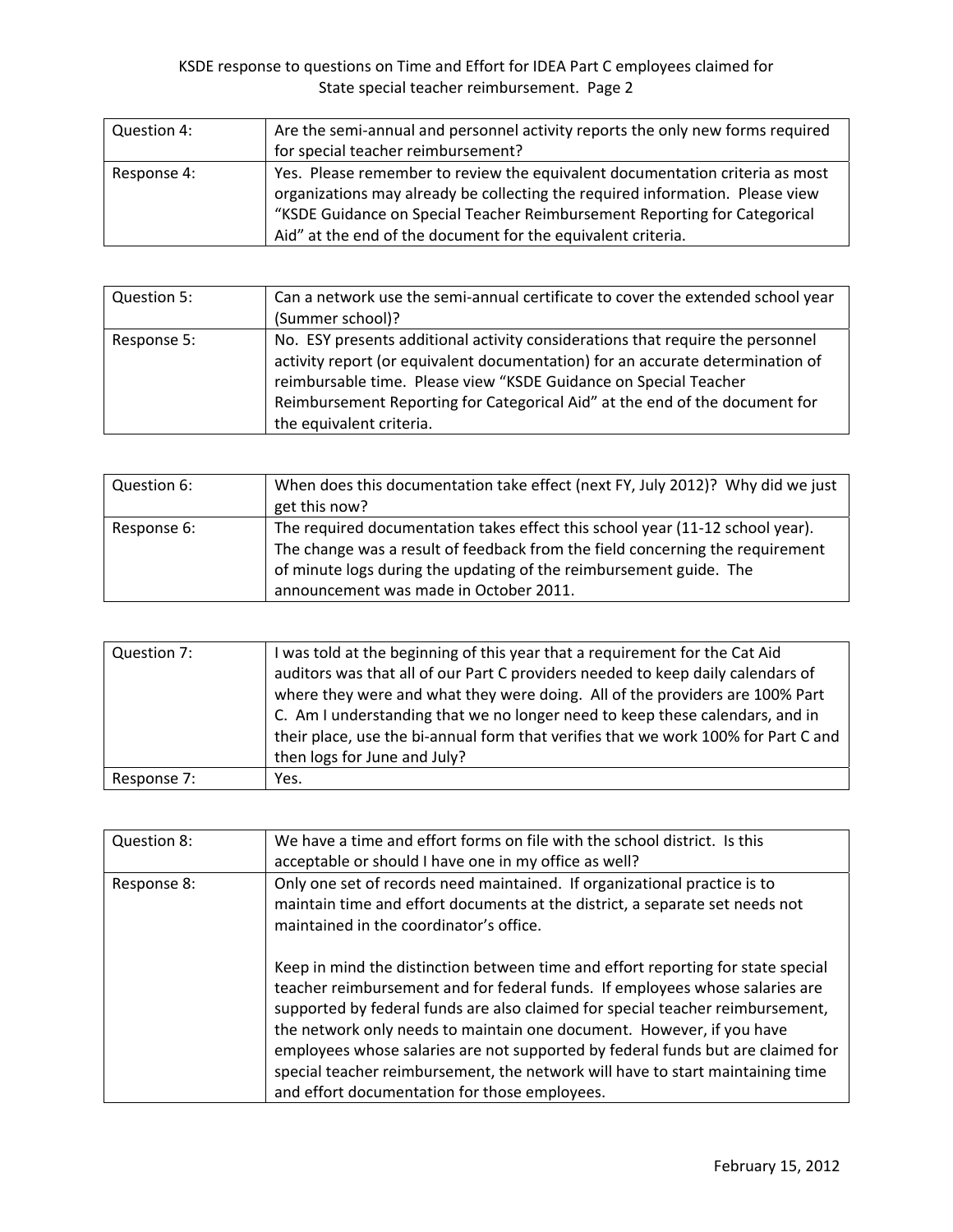| Question 9: | What happens when you have staff members that are shared between Part C<br>and the District Special education? Do I still fill out a Sole Source of Funding form<br>or with the Special Ed District do it as they have this staff the majority of the<br>time?                                                                                                                                                                                                                                                              |
|-------------|-----------------------------------------------------------------------------------------------------------------------------------------------------------------------------------------------------------------------------------------------------------------------------------------------------------------------------------------------------------------------------------------------------------------------------------------------------------------------------------------------------------------------------|
| Response 9: | As long as the employee's activity for the claiming entity is only dedicated to Part<br>C activities and special education, a semi-annual document can be maintained. If<br>an employee performs any activities other than Part C and special education for<br>the claiming entity, they must maintain a personnel activity report or equivalent<br>documentation. Please view "KSDE Guidance on Special Teacher Reimbursement<br>Reporting for Categorical Aid" at the end of the document for the equivalent<br>criteria. |

| Question 10: | Is time and effort reflective of Cat aid money generated from this school year?<br>Our network does not receive the special teacher reimbursement claimed for the<br>Part C staff from the district until the next school year after the KSDE auditor has<br>determined the allocation for Part C staff. |
|--------------|----------------------------------------------------------------------------------------------------------------------------------------------------------------------------------------------------------------------------------------------------------------------------------------------------------|
| Response 10: | Time and effort is an after-the-fact process documenting the employee's activity,<br>which is the basis for claiming special teacher reimbursement. Time and effort<br>documentation will be the object of the KSDE auditor's review when determining<br>exceptions.                                     |
|              | The auditors will be aware that processes and documentation changed during<br>the school year; however, the auditors will look for some form of time and effort<br>documentation.                                                                                                                        |

| Question 11: | Why the change? I am still unclear as to what all this means and am wondering if<br>the other coordinators are having trouble deciphering this information from<br>KSDE? If others are in the same boat, you might consider a special<br>meeting/webinar.                                                                                                                                                                                                                                                                                                                                                  |
|--------------|------------------------------------------------------------------------------------------------------------------------------------------------------------------------------------------------------------------------------------------------------------------------------------------------------------------------------------------------------------------------------------------------------------------------------------------------------------------------------------------------------------------------------------------------------------------------------------------------------------|
| Response 11: | The change was a product of feedback from the field. The previous requirement<br>of keeping minute logs was reported to be discriminatory, inefficient, and<br>needlessly burdensome. The State, by adopting the federal system of time and<br>effort (a reporting system with which networks should already be familiar) for its<br>accountability of funding, has implemented a system that does not discriminate<br>between professions and is more efficient as a means to calculate and record an<br>employee's FTE.<br>What this means to Part C coordinators is they will have to maintain time and |
|              | effort documentation for all employees who are claimed for special teacher<br>reimbursement commonly referred to as "Cat Aid." Please refer to question 1<br>for further discussion of how this requirement may affect Part C providers.                                                                                                                                                                                                                                                                                                                                                                   |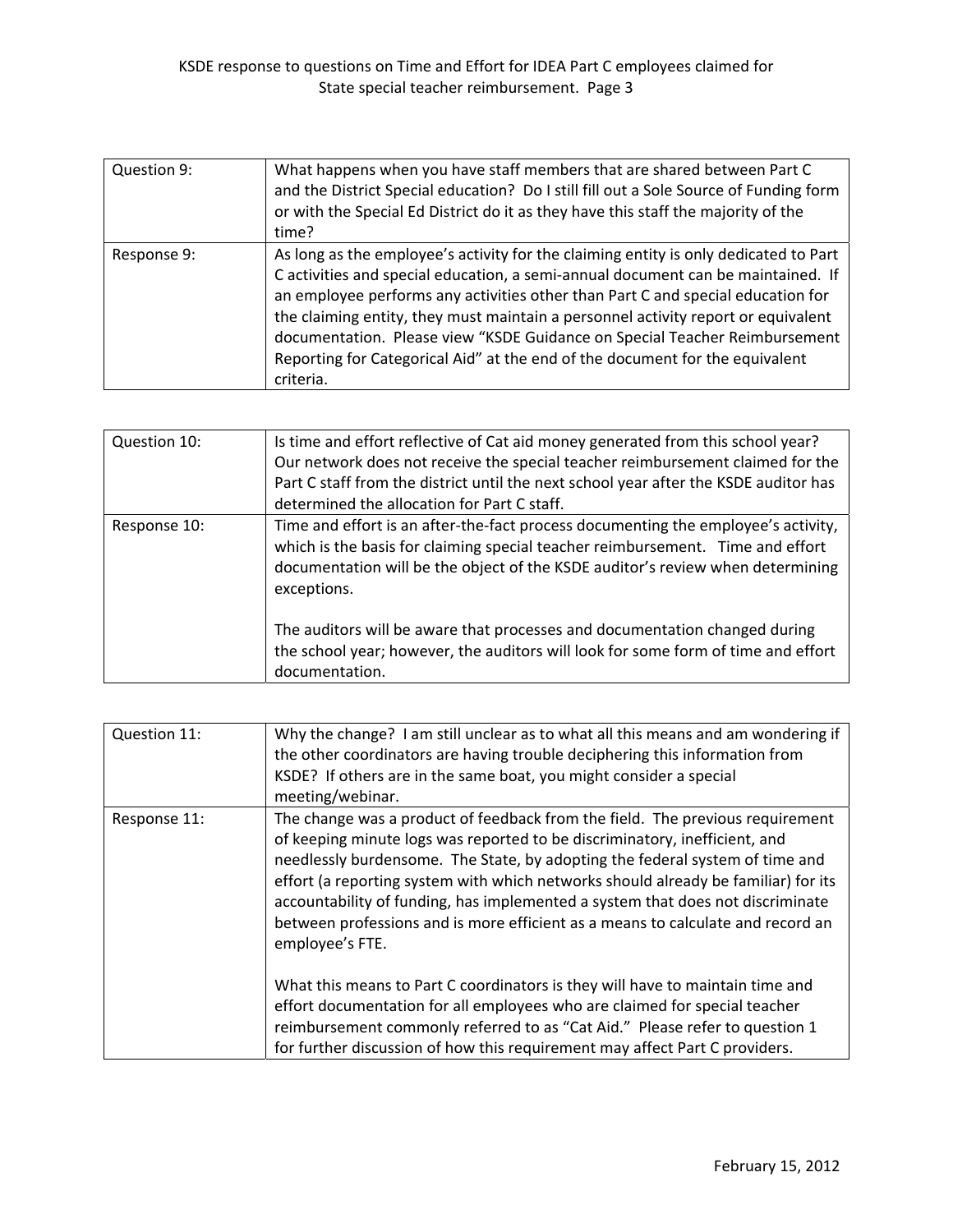| Question 12: | Why can't we claim our data entry clerks under cat aid? MIS clerks for school<br>district are allowed to do this and we do essentially the same thing, just manage<br>the required ITS database and OWS database which is a KSDE database as well as<br>a ITS database. The regs specifically state that Part B funds may be used for the<br>"administration" of Part C (300.704). |
|--------------|------------------------------------------------------------------------------------------------------------------------------------------------------------------------------------------------------------------------------------------------------------------------------------------------------------------------------------------------------------------------------------|
| Response 12: | To clarify, the federal regulations cited above do not pertain to state funding of<br>special education (categorical aid). Furthermore, the federal funding authority<br>provided for in the regulation cited above is limited to situations where the Part<br>B SEA is the Part C lead agency, which is not the case in Kansas.                                                   |
|              | MIS clerks are reimbursable over "Data clerks" because MIS clerks have specific<br>responsibilities and duties that pertain to Indicator 20, including attending<br>"trainings that count towards an LEA's Indicator 20 points" (quote from page 29<br>of the 2012 Special Education Reimbursement Guide for State Categorical<br>Aid. Indicator 20 on the Part B SPP/APR).        |
|              | Additionally, staff can only be identified as MIS clerks (and subsequently claimed<br>for special teacher reimbursement) if the employee in question follows the<br>reporting standards of the KSDE-IDEA, Part B and Gifted Special Education Data<br>Dictionary.                                                                                                                  |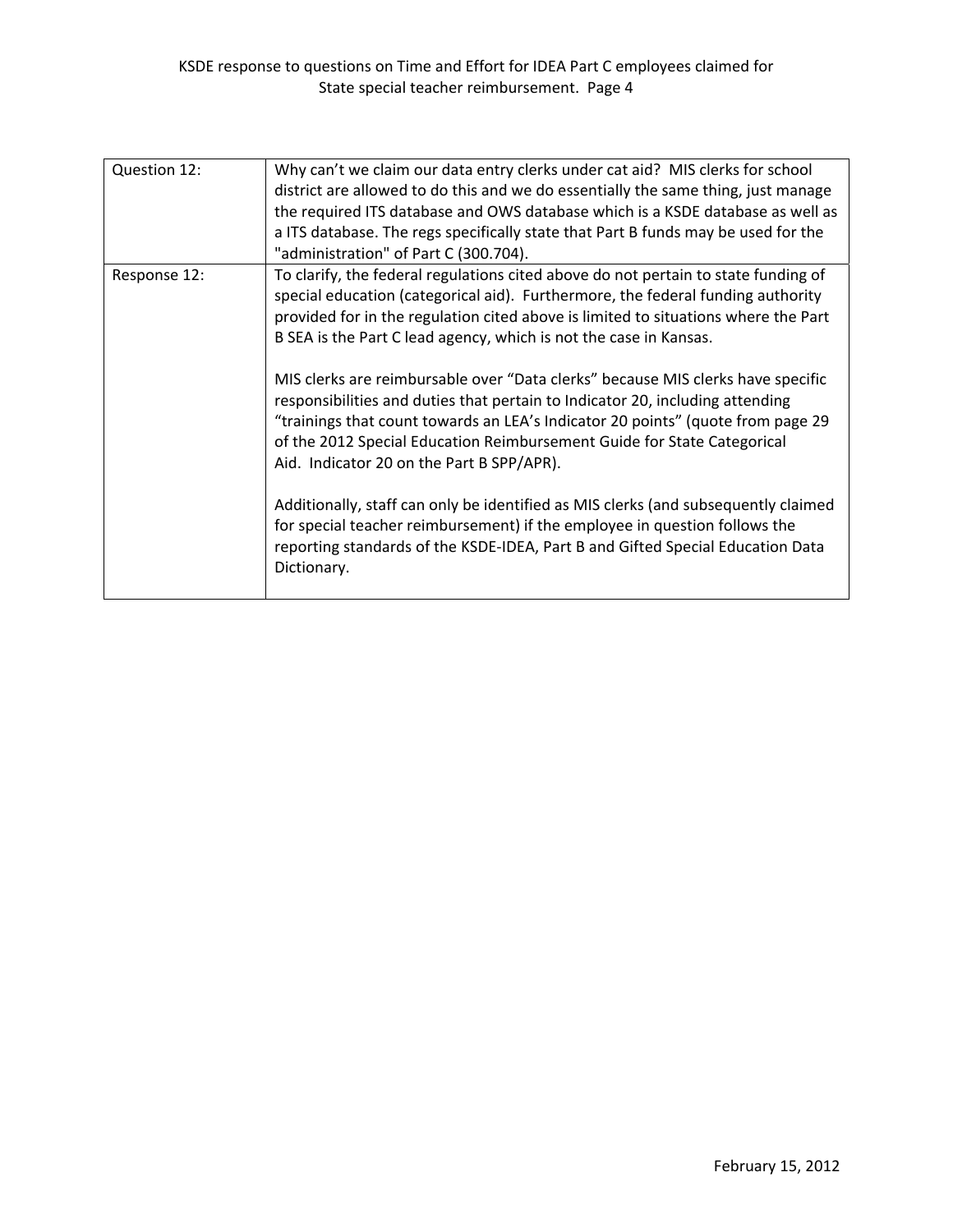

<sup>1</sup> Equivalent documentation must meet all four of the following criteria:

- After the fact record (records employee's actual activity)
- Account for total activity for which each employee is compensated
- Be completed at least monthly and must coincide with one or more pay periods
- Signed by the employee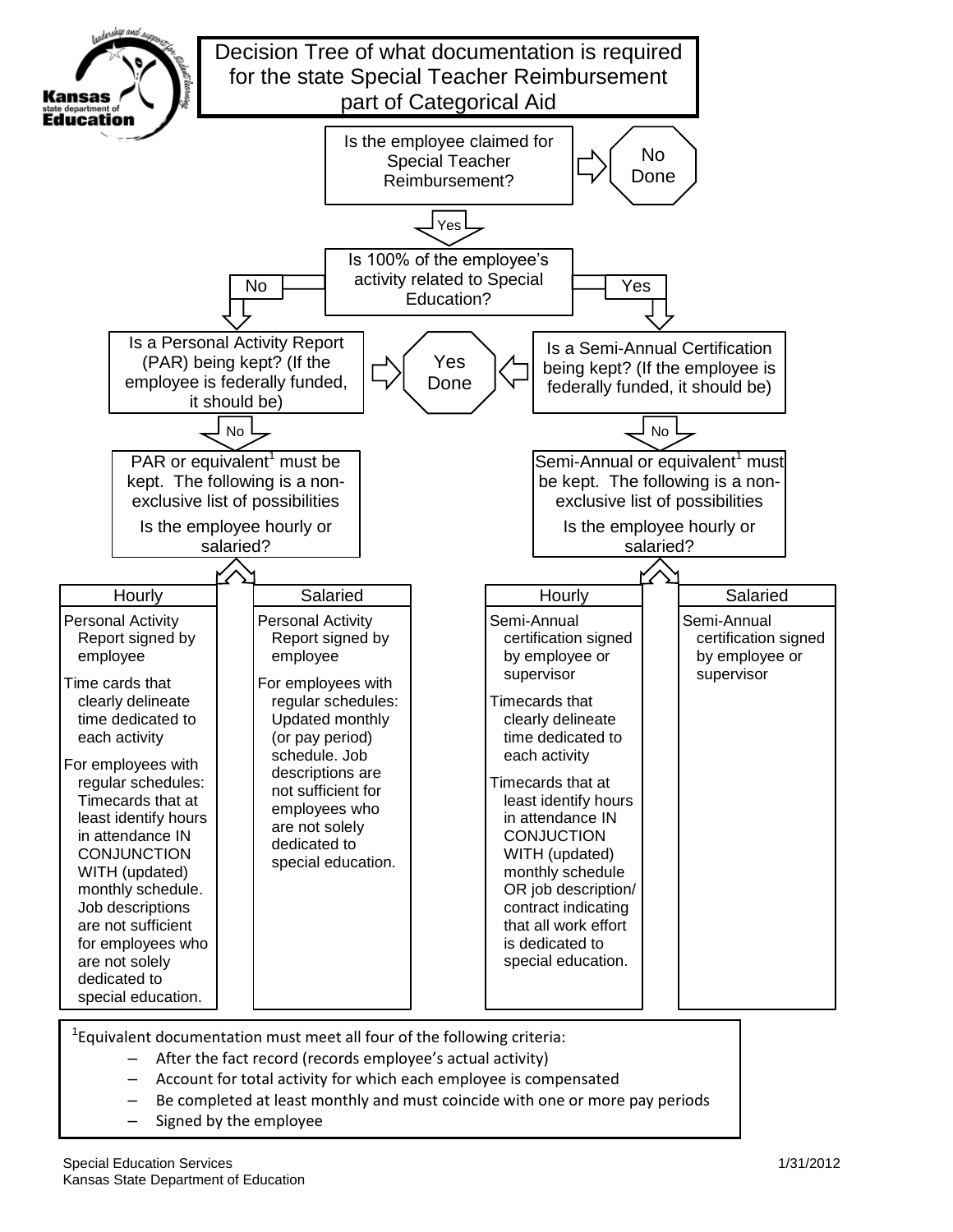#### **Purpose:**

The new state required reporting of personnel activity for special teacher reimbursement has been aligned with the federal requirement of time and effort. The purpose of time and effort for state special teacher reimbursement is to verify all personnel activity for which state reimbursement is received is dedicated to special education.

#### **Process:**

Time and effort in regard to state reimbursement, is captured for all employees claimed for state special teacher reimbursement. The deciding factor in what documentation to maintain for an employee is whether the employee's activity is solely dedicated to special education or not. Employees who are solely dedicated to special education activities may maintain a semi‐annual certificate (Attachment 1 below) verifying their sole time was dedicated to special education. The semi‐ annual certificates should be signed toward the end of each semester, and the employee's supervisor who has first-hand knowledge of the employee's activity is permitted to sign the document in place of the employee.

Employees whose time is not solely dedicated to special education must maintain a personnel activity report (Attachment 2 below) or the equivalent documentation. The personnel activity report is a monthly record of the employee's activity grouped by weeks and tracked in hours. Organizations do not have to maintain any additional documentation for time and effort if existing documentation satisfies all four criteria:

- **After the fact record (records employee's actual activity)**
- Account for total activity for which each employee is compensated
- Be completed at least monthly and coincide with one or more pay periods
- **Signed by the employee**

Equivalent documentation does not have to be embodied in one document. The best way to approach the equivalent documentation criteria is to answer "yes" or "no" for each criterion in relation to the organization's current or proposed system. The organization's current or proposed system is appropriate if this analysis produces a "yes" for each criterion. The organization can be confident this analysis will produce identical results when conducted by an outside observer, such as a state auditor, as the four criteria are objective. If the organization's current system does not satisfy all four criteria, the organization can adapt the current system to satisfy all four criteria and not add an additional collection system.

### **Notes:**

The sample forms frequently use the word "funding" when identifying personnel activity because in most cases funding dictates allowable activity.

As time and effort is also a federal requirement, organizations maintaining time and effort documentation on personnel whose salaries are supported by federal funds and are claimed for state special teacher reimbursement only need to maintain one time and effort document.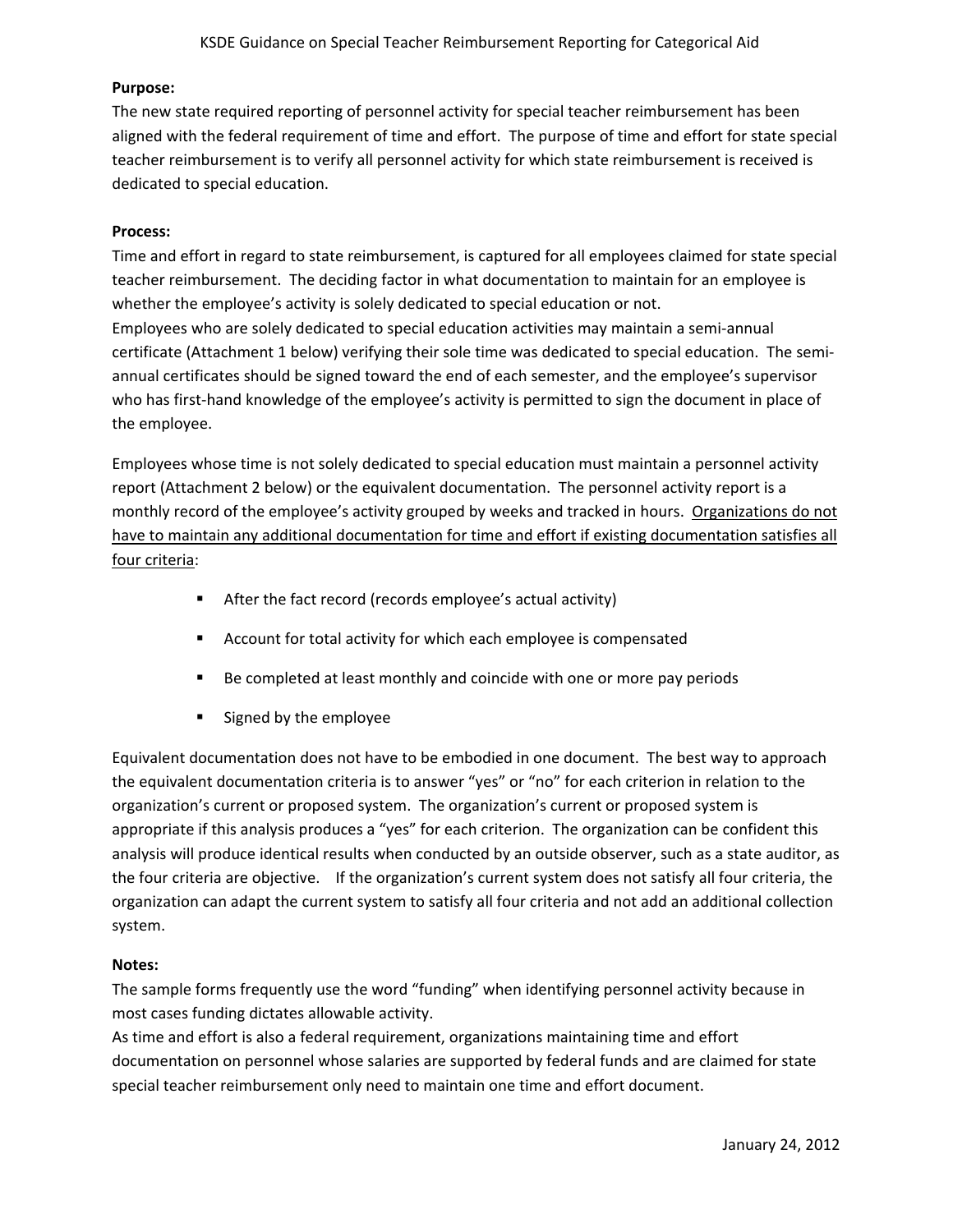# **Certification of Time**

### **Sole Source of Funding**

Federal rules require employees whose salaries are paid from a single federal program file written documentation at least twice a year certifying that the employees actual duties are consistent with the specific federal program requirements from which their salaries are paid. The signed forms should be kept on file with the LEA's Human Resource Department.

For Categorical aid reimbursement, employees whose assignment is 100% special education should complete and sign this form bi-annually, regardless of funding.

| School Social Security # or Employee # (opt'l) _________________________________                                                                                                                                               |  |
|--------------------------------------------------------------------------------------------------------------------------------------------------------------------------------------------------------------------------------|--|
|                                                                                                                                                                                                                                |  |
|                                                                                                                                                                                                                                |  |
|                                                                                                                                                                                                                                |  |
|                                                                                                                                                                                                                                |  |
| Check from which program your salary is paid:                                                                                                                                                                                  |  |
| Special Education                                                                                                                                                                                                              |  |
| Other—Specify which program: Department of the contract of the contract of the contract of the contract of the contract of the contract of the contract of the contract of the contract of the contract of the contract of the |  |
|                                                                                                                                                                                                                                |  |
|                                                                                                                                                                                                                                |  |
|                                                                                                                                                                                                                                |  |
|                                                                                                                                                                                                                                |  |
| I agree that the job duties to which I am assigned and engaged support the activities in the one<br>federal program identified above.                                                                                          |  |

#### **First Semester**

Employee or Supervisor's Signature **Date** Date (supervisor must have first-hand knowledge of the work performed)

### **Second Semester**

Employee or Supervisor's Signature **Date** Date (supervisor must have first-hand knowledge of the work performed)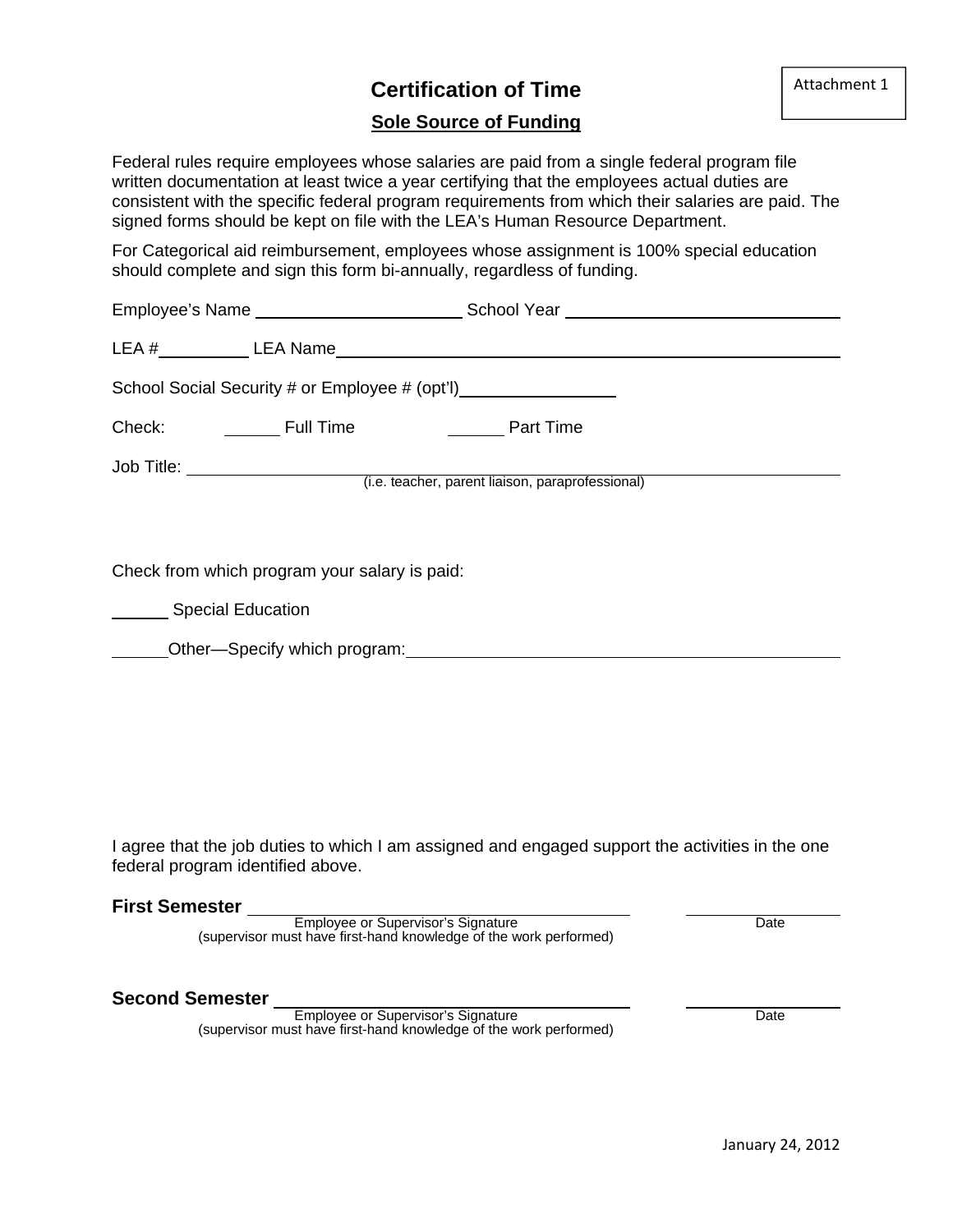# Example of Personnel Activity Report completed for Federal and Categorical Aid Requiements.

Any Portion of Employee's Salary Supported by Federal Funds  $\overline{X}$ 

#### PERSONNEL ACTIVITY REPORT-Time and Effort For Categorical Aid reimbursement, employees whose assignment are not entirely special education; or all employees for Extended School Year (summer) session should complete and sign this form, regardless of funding.

Employee's Name Tom Jones Social Security # or Employee # 999-99-9999 Pay Period Dates Oct 1 - Oct 31 DAY Funding Funding Funding Funding **TOTALS** Source 3 Source 1 Source<sub>2</sub> Source 4 Part IV-B Title I Title III  $6\overline{6}$  $\mathbf{1}$  $\sqrt{3}$  $\overline{2}$  $\mathbf{1}$  $\overline{2}$  $\overline{4}$  $\overline{1}$  $\overline{1}$  $6$  $\overline{\overline{3}}$  $\overline{2}$  $\overline{\mathbf{3}}$  $\mathbf{1}$  $\overline{6}$  $\overline{4}$  $\overline{4}$  $\overline{6}$  $\mathbf{1}$  $\mathbf{1}$ 5  $\overline{2}$  $\overline{2}$  $\overline{2}$ 6 **WK END WK END**  $\overline{\mathbf{0}}$ 6  $\overline{7}$ **WK END WK END**  $\overline{0}$ 8 3  $\overline{2}$  $\overline{1}$ 6  $\overline{4}$  $\overline{9}$  $\overline{1}$  $\overline{1}$ P  $10$  $\overline{2}$  $\overline{\mathbf{3}}$  $\overline{6}$  $\mathbf{1}$  $11$  $\overline{4}$  $\overline{1}$  $\mathbf{1}$ 6  $12$  $\overline{2}$  $\overline{2}$  $\overline{2}$  $6$  $13$ **WK END WK END**  $\overline{0}$ **WK END WK END** 14  $\overline{0}$ 15 3  $\overline{2}$  $\overline{1}$  $6$  $16$  $6$  $\overline{4}$  $\overline{1}$ 1 17  $\overline{2}$ 3  $\overline{1}$ 6  $18$  $\overline{4}$  $\overline{1}$  $\mathbf{1}$  $6\overline{6}$  $19$  $\overline{2}$  $\overline{2}$  $6$ **WK END WK END** 20  $\mathbf 0$ **WK END WK END**  $21$  $\overline{\mathbf{0}}$ 22 6 3 2 1  $\overline{23}$  $\overline{4}$ 6  $\mathbf{1}$  $\mathbf{1}$ 24  $\overline{2}$  $\overline{3}$  $\overline{1}$  $6$ 25  $\overline{4}$  $\overline{1}$ 6  $\overline{1}$ 26  $\overline{2}$  $\overline{2}$  $\overline{2}$  $6$ **WK END WK END** 27  $\mathbf 0$  $\overline{28}$ **WK END WK END**  $\overline{\mathfrak{o}}$  $\overline{29}$  $\overline{3}$  $\overline{2}$  $\overline{1}$  $6$ 30  $\overline{4}$ 1  $\mathbf{1}$ 6  $31$  $\overline{3}$  $6\overline{}$  $\overline{1}$ **TOTALS** 69 138 42 27 % 50 30 20 Must be signed and dated by the employee. Districts may also re  $\frac{D}{D}$ supervisor signature. Tom Jones Date Employee Signature Harry (J. Truman  $10/31/00$ Supervisor\_ Date Signature 6/6/2008  $\mathbf{1}$ 

Check box is marked because federal funds are used to support a portion of this employee's salary. The local CPA audit (either the A‐133 or limited scope) will need to confirm the amounts of the combined funding for each employee's salary supported with federal funds.

Each funding source is entered for employees whose salaries are supported by federal funds. The LEA would indicate in one of the columns if a portion of this employee's salary included state or local funding.

Sample Form

was dedicated to special education for the month of October.

### Personnel Activity Report Instructions

Attachment 2 Cont.

50% of this employee's time